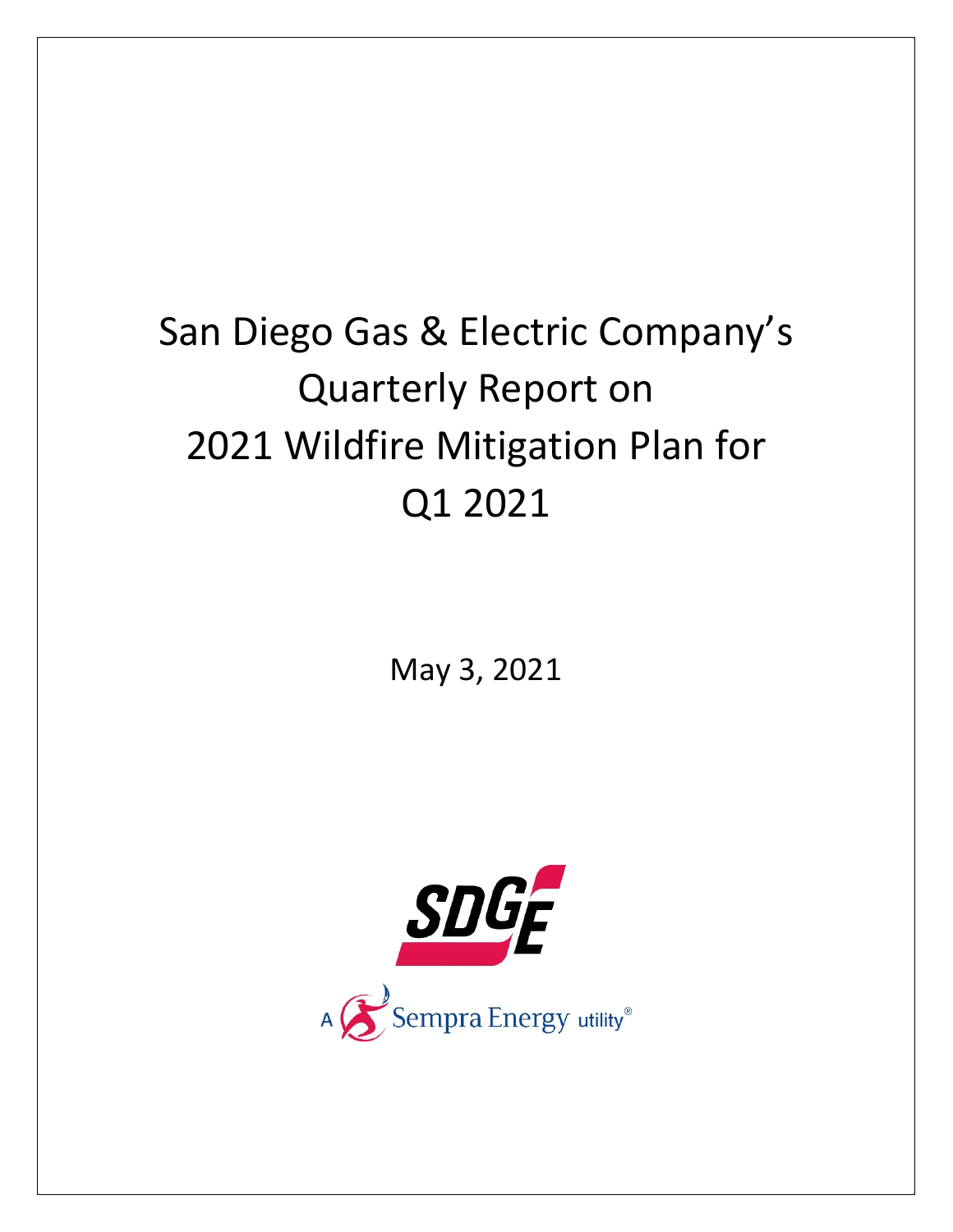# **Table of Contents**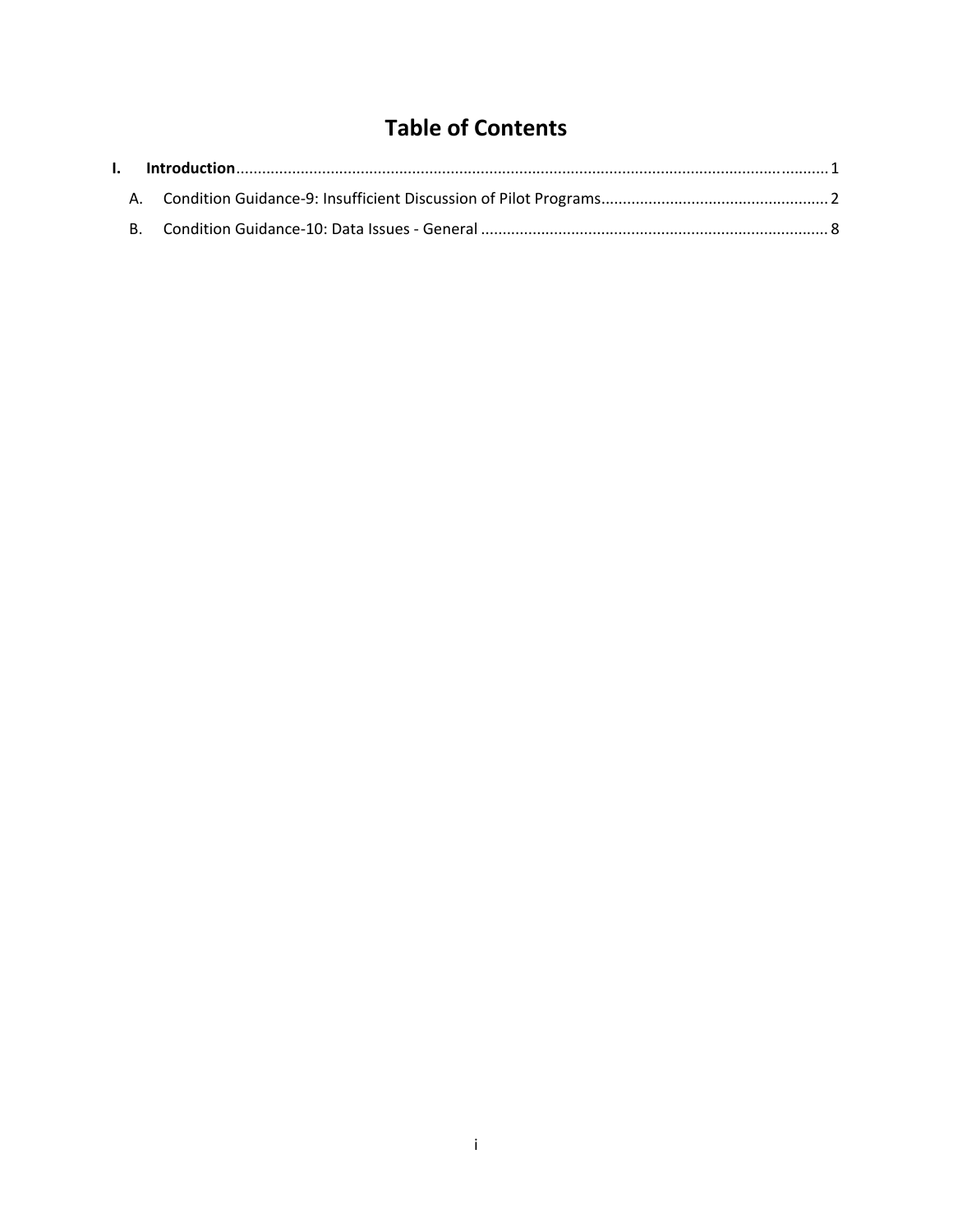## I. Introduction

Pursuant to Ordering Paragraph (OP) 8 of California Public Utilities Commission (Commission or CPUC) Resolution WSD‐002, San Diego Gas & Electric Company (SDG&E or Company) submits its Quarterly Report (QR or Report) on its 2020 Wildfire Mitigation Plan (WMP) for Q1 2021, covering completed work for January 1 through March 31, 2021. $<sup>1</sup>$  A copy of this Report is being</sup> provided to the Director of the Commission's Wildfire Safety Division (WSD) and is being served to the California Department of Forestry and Fire Protection (CAL FIRE) and the service list of Rulemaking (R.) 18‐10‐007.

In this QR, SDG&E addresses the two Class B Deficiencies related to its 2020 WMP, which are applicable to all electric utilities – Condition Guidance‐9: Insufficient Discussion of Pilot Programs, and Condition Guidance‐10: Data Issues‐General. SDG&E provides the information requested and describes the steps it has taken or is taking to comply with the Class B deficiencies that the WSD identified in Resolution WSD‐002.

<sup>1</sup> Resolution WSD‐002, Guidance Resolution on 2020 Wildfire Mitigation Plans Pursuant to Public Utilities Code Section 8386 (June 11, 2020) at p. 45‐46, Ordering Paragraph 8.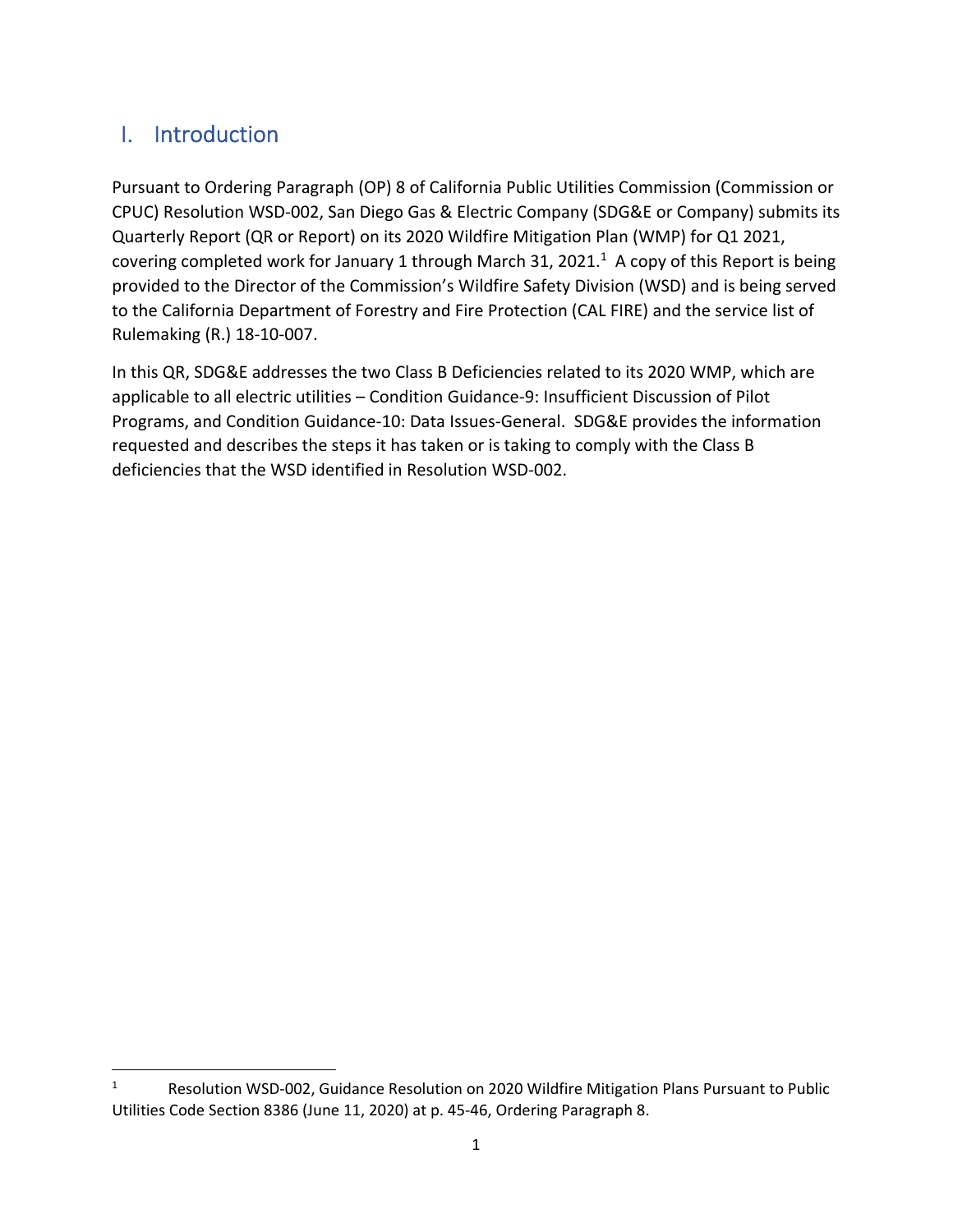## A. Condition Guidance‐9: Insufficient Discussion of Pilot Programs

*In its quarterly report, each electrical corporation shall detail:*

- *i. all pilot programs or demonstrations identified in its WMP;*
- *ii. status of the pilot, including where pilots have been initiated and whether the pilot is progressing toward broader adoption;*
- *iii. results of the pilot, including quantitative performance metrics and quantitative risk reduction benefits;*
- *iv. how the electrical corporation remedies ignitions or faults revealed during the pilot on a schedule that promptly mitigates the risk of such ignition or fault, and incorporates such mitigation into its operational practices; and*
- *v. a proposal for how to expand use of the technology if it reduces ignition risk materially.*

In its 2020 WMP, SDG&E identified 11 pilot programs/demonstrations, including: Covered Conductor, Distribution Infrared Inspections, Expanded Generator Grant Program (now referred to as the Generator Assistance Program), Advanced Protection – Falling Conductor Protection, Strategic Undergrounding, Drone Assessment, Circuit Ownership, Vegetation Management LiDAR, Ignition Management, Fuels Management, and Vehicle Tracking. SDG&E provides the following information for each pilot as required by Condition Guidance 9. The following information builds upon the information provided in SDG&E's WMP Quarterly Report, submitted on December 9, 2020, $^2$  and SDG&E's 2021 WMP Update, submitted on February 5, 2021.3

#### **Covered Conductor (WMP Section 5.3.3.3)**

As discussed in the 2021 WMP Update, the pilot of SDG&E's covered conductor project has concluded and SDG&E will pursue this as a full‐fledged program going forward. Additional progress regarding the program is available in SDG&E's Quarterly Initiative Update (QIU) for Q1 2021 submitted on May 3rd, 2021.

#### **Distribution Infrared Inspections (WMP Section 5.3.4.4)**

*Status of Pilot:* SDG&E completed 1,241 Infrared inspections of distribution equipment in Q1 of 2021. That is on target for the expected Q1 inspections, and SDG&E remains on target to have 6,000 inspections completed through Q2. Quantitative targets are being tracked in SDG&E's QIU. These inspections are now being performed in the Tier 2 HFTD after piloting the technology in Tier 3 last year.

*Results of Pilot*: SDG&E remains in the early stages of the infrared program implementation on its distribution system, which enables identification of issues such as hot connections and other issues that cannot be detected with traditional visual inspections. SDG&E continues to track

<sup>2</sup> San Diego Gas & Electric Company's Quarterly Report on 2020 Wildfire Mitigation Plan for Q4 2020 (December 9, 2020)

<sup>3</sup> San Diego Gas & Electric Company's 2020‐2022 Wildfire Mitigation Plan Update (February 5, 2021)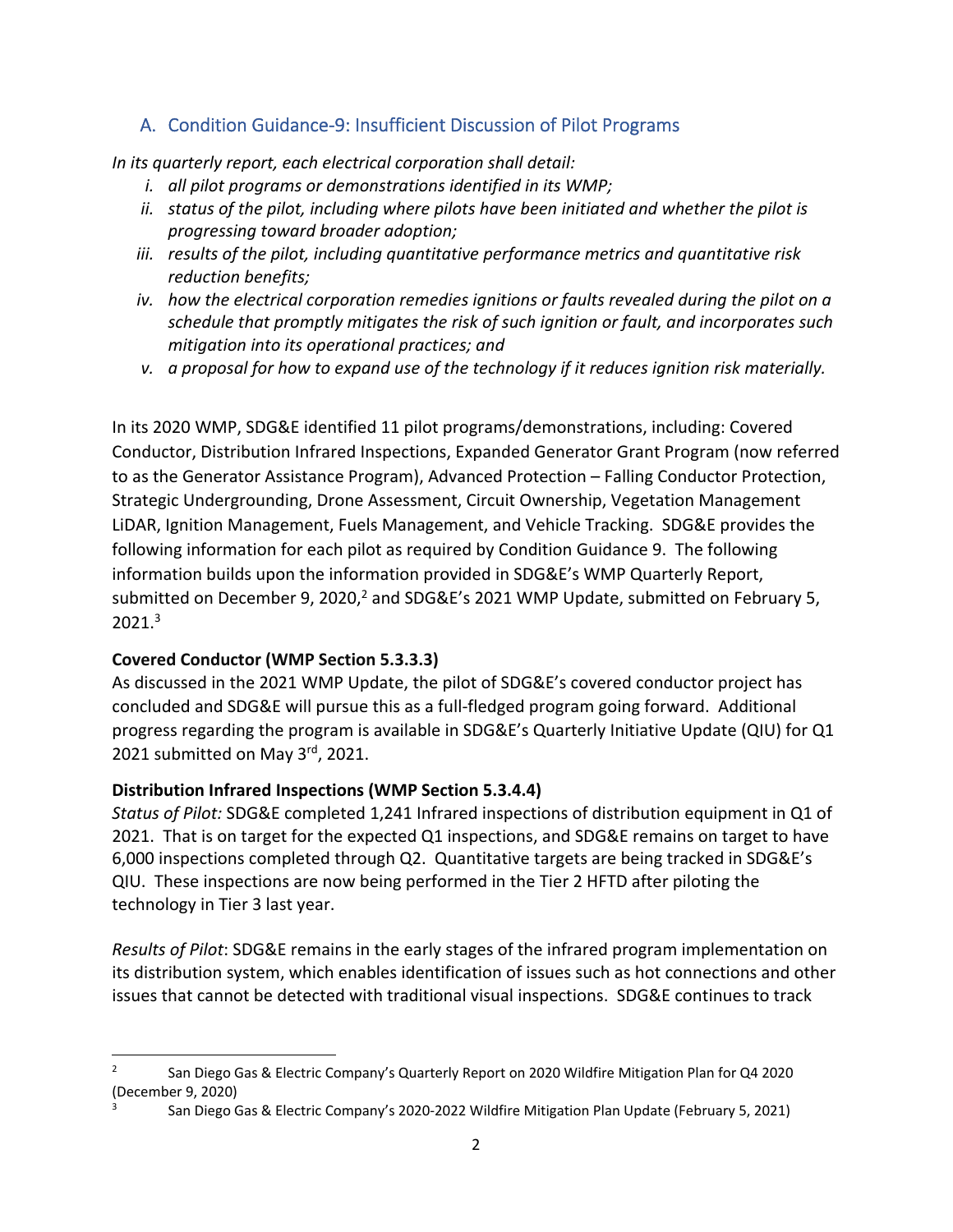findings per inspection figures and will utilize a model to estimate the effectiveness of these inspections relative to other inspection programs.

*Remedy of Ignitions/Faults Revealed During Pilot*: SDG&E's thermography team consists of individuals trained as linemen and electricians who evaluate the program's thermal results and structures. With their knowledge of the electrical system, thermography, and the results, the team can appropriately assess the potential risk for more accurate prioritization. The thermography team provides a report of their findings and prioritization to the distribution compliance team to include with their maintenance prioritization. In cases where larger potential concerns exist, a phone call directly to the responsible district will be made to provide an immediate assessment and repair when deemed necessary. This process ensures identified risks are appropriately prioritized.

*Expanded Use of Technology*: If the program proves successful, the timeline and resource allocation would be further evaluated to find the optimal inspection cycle and if specific locations require an alternate cycle.

#### **Expanded Generator Grant Program (WMP Section 5.3.3.11.2)**

As discussed in the 2021 WMP Update, the pilot of SDG&E's Expanded Generator Grant Program has concluded with the 2020 program now called "Generator Assistance Program" (GAP). The GAP program was designed to expand access to commercially available backup generation options to a wider customer audience in the HFTD's. The first year of the program tested the customer demand for traditional portable fuel generators as a means to enhance perceived and actual resilience to PSPS outages. The pilot results of the program far exceeded initial goals with 1,300 backup generators purchased through this rebate program during 2020. The overwhelming popularity of the program and customer feedback received during the year, especially during the peak PSPS event season in late 2020, led SDG&E to expand the backup technologies offered to include both cleaner Inverter Generator products, as well as Portable Power Stations for the 2021 program. SDG&E will pursue this as a full‐fledged program with the GAP 2021 program which will re‐launch to SDG&E customers in May 2021. Annual customer feedback surveys will continue to guide the mix of products offered for this program in future years as well as a new "Resiliency Audit" option for customers to self‐assess their readiness and offer additional feedback on future offerings that can increase customer resilience in this expanded HFTD market focus. Additional progress regarding the program is available in SDG&E's Quarterly Initiative Update (QIU) for Q1 2021 submitted on May 3<sup>rd</sup>, 2021.

#### **Advanced Protection – Falling Conductor Protection (WMP Section 5.3.3.2)**

*Status of Pilot:* The Falling Conductor Protection (FCP) pilot is still in the stages of strategic deployment within Tier 3 of the HFTD under "test mode" operation. In this mode, the Advanced Protection devices utilized for FCP will operate as designed, identify potential broken conductor conditions, and send various tripping signals and alarms to their respective endpoints, without actually operating any devices. This test mode is specifically designed to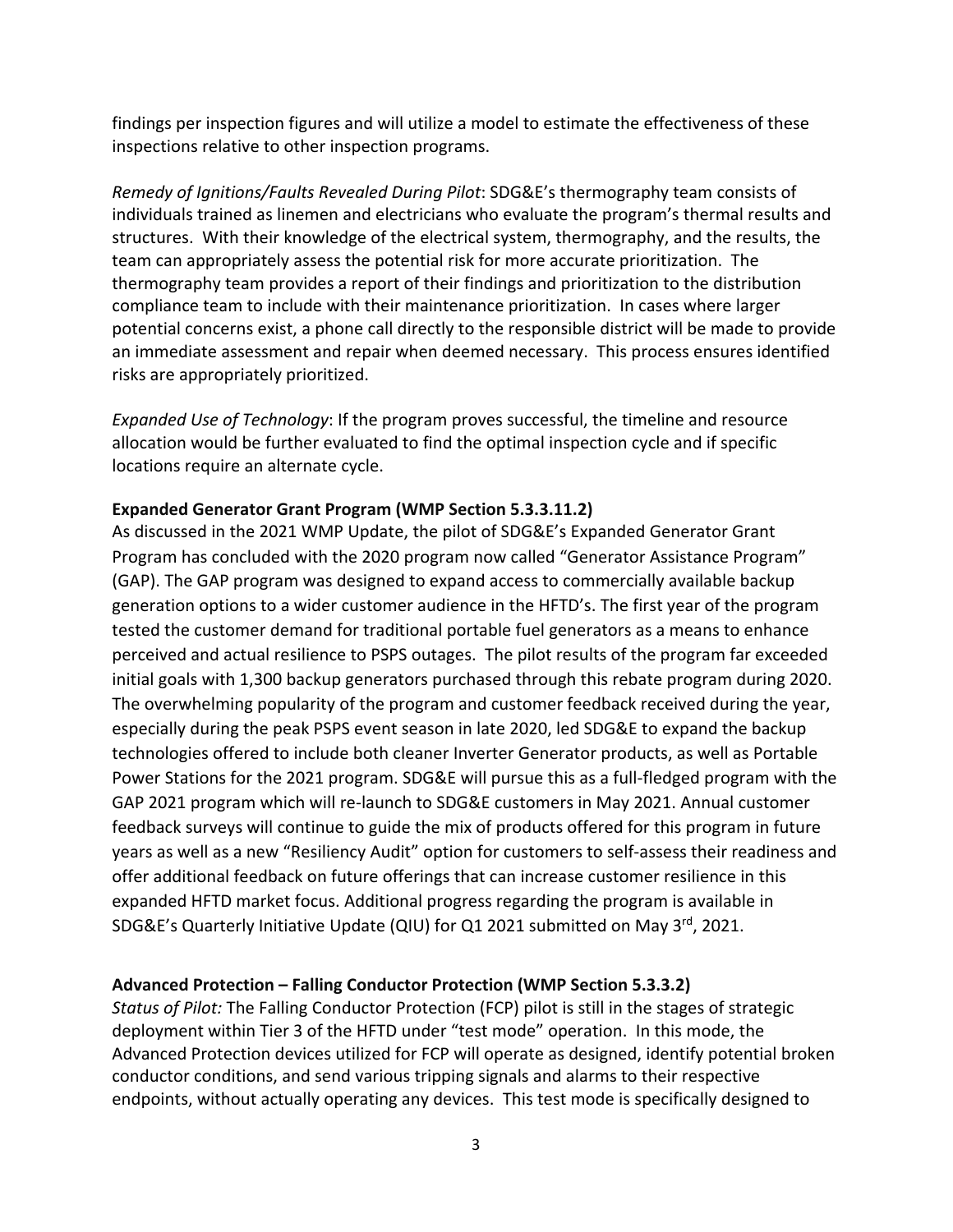gauge the performance of this platform of broken wire detection without incurring any unnecessary negative impacts to reliability. In Q1 of 2021, two more circuits were enabled with FCP. SDG&E is on track to meet the goal of two circuits per quarter, for a total of eight circuits enabled in 2021. Quantitative targets are being tracked in SDG&E's QIU.

The Early Fault Detection project has completed the installation of sensors at 17 locations on a distribution circuit. Planned usage is to direct patrols or inspections when the sensors detect any anomalies. SDG&E will continue to investigate the technology to determine if it is appropriate for broader implementation.

*Results of Pilot*: FCP has been shown to operate correctly and sufficiently in both the lab and field commissioning environments. Currently, SDG&E is measuring performance by the amount of broken wire events that occur within the zone of protection of FCP circuits. If a broken conductor were to occur on a circuit operating in test mode, SDG&E would measure performance by the reaction of the Advanced Protection devices to that event, and whether the devices would have acted to isolate the event. To date, broken conductor events have not occurred in a FCP zone of protection, thus ultimate field performance measurements have not yet been realized.

*Remedy of Ignitions/Faults Revealed During Pilot*: SDG&E will use the data it receives from FCP broken conductor events to perform incident reviews, as it currently does with other protection operations throughout the system. The event record data produced by Advanced Protection devices will assist SDG&E subject matter experts in performing detailed event analysis to make recommendations to the various SDG&E planning, design, and construction organizations in situations where material improvements can be made outside of the protection scheme operation.

*Expanded Use of Technology*: SDG&E will continue to expand this technology throughout its service territory with a focus on areas prone to wildfire. SDG&E is planning to deploy this technology in the HFTD Tier 3 by 2026. Once that is complete, SDG&E plans to deploy the technology within the HFTD Tier 2.

#### **Strategic Undergrounding (WMP Section 5.3.3.16)**

As discussed in the 2021 WMP Update, the pilot of SDG&E's Strategic Undergrounding program has concluded, and SDG&E will pursue this as a full-fledged program going forward. Additional progress regarding the program is available in SDG&E's Quarterly Initiative Update (QIU) for Q1 2021 submitted on May 3rd, 2021.

#### **Drone Distribution Assessment (WMP Section 5.3.4.9.2)**

*Status of Pilot:* The drone distribution assessment pilot program has flown and assessed 37,310 structures of the nearly 40,000 overhead distribution structures within the HFTD Tier 3. No structures have yet been flown in Q1 2021 because the program was performing drone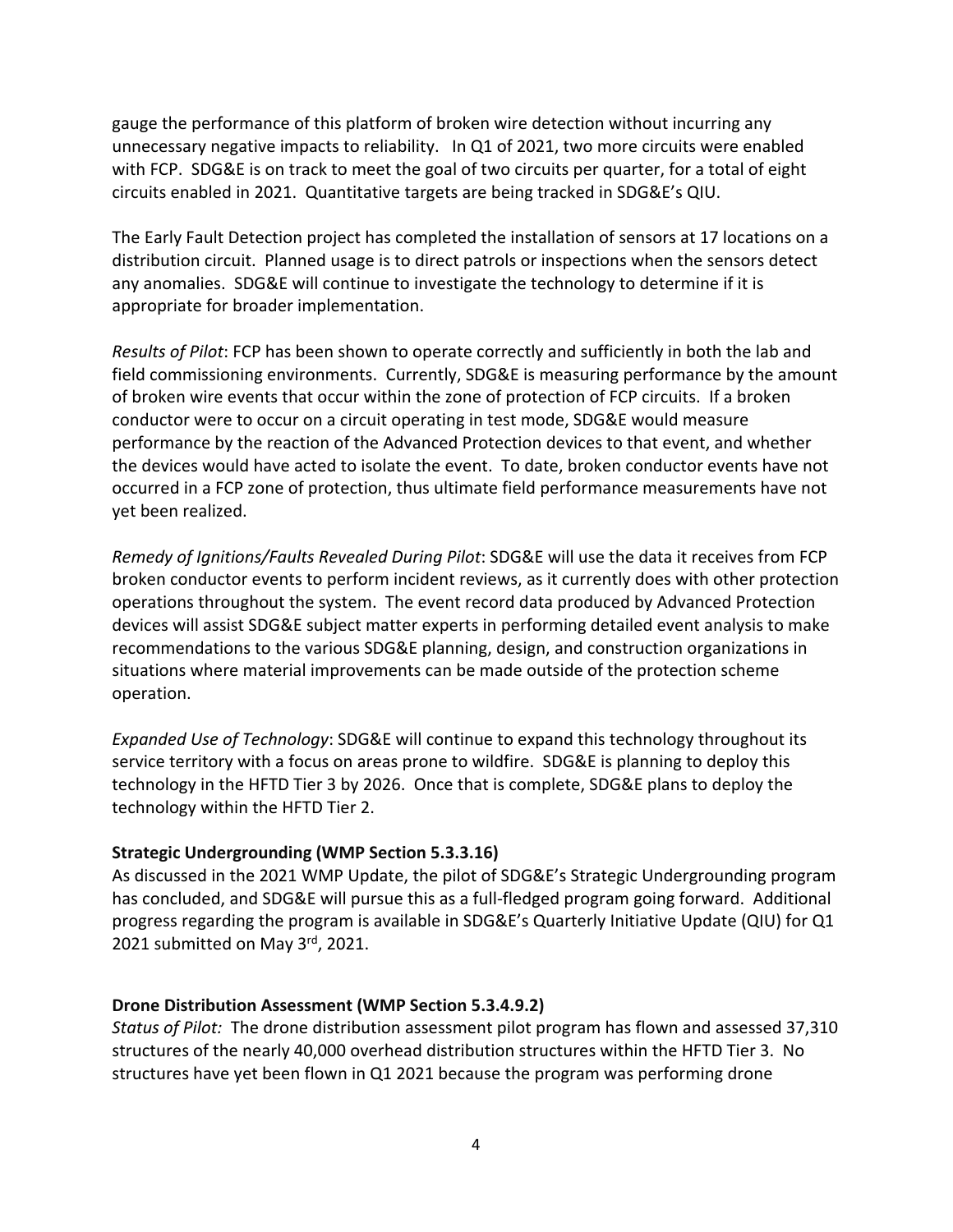inspections of transmission structures in Q1. The program is still on track to perform 22,000 inspections through year end 2021. Quantitative targets are being tracked in SDG&E's QIU.

*Results of Pilot*: Through 2020, SDG&E estimated a reduction of 0.804 ignitions in Tier 3 where the inspections were performed. SDG&E will continue into Tier 2 of the HFTD with future inspections and evaluate the performance and estimated reduction of ignitions in Tier 2 in future years.

*Remedy of Ignitions/Faults Revealed During Pilot*: Issues identified by drone assessments are categorized as either emergency (0‐3 days) or priority/non‐critical (30 days to 1 year) and are remediated within those time frames.

*Expanded Use of Technology*: Based on the findings described in the table above, SDG&E plans on continuing this drone program beyond the pilot phase. At this point, SDG&E plans to expand the drone program to complete the Tier 2 of the HFTD in the next two years, as well as the portions of its transmission system within the HFTD. SDG&E is planning for a five-year cycle for the drone program once all initial inspections are completed in the HFTD.

#### **Circuit Ownership (WMP Section 5.3.4.9.3)**

As discussed in the 2021 WMP Update, the pilot of SDG&E's Circuit Ownership project has concluded, and SDG&E will pursue this as a full‐fledged program going forward. Additional progress regarding the program is available in SDG&E's Quarterly Initiative Update (QIU) for Q1 2021 submitted on May 3rd, 2021.

#### **Vegetation Management LiDAR (WMP Section 5.3.5.7)**

*Status of Pilot:* SDG&E plans to continue researching LiDAR as a tool for post‐trim auditing and change detection in trees and equipment throughout 2021. SDG&E is in the process of finalizing a bid package to perform LiDAR flights and data processing in 2021. SDG&E will work with the selected vendor to generate a timeframe for the data capture and processing. Additional data processing will be performed in HFTD areas at risk of possible vegetation contact to check for any potential clearance issues. Qualitative targets for this program are tracked in SDG&E's QIU.

*Results of Pilot*: SDG&E recently received the calculated clearance results of the LiDAR analysis on the Palomar pilot, which identified some tree‐to‐line clearances that required validation for minimum clearance compliance. In October of 2020, SDG&E Certified Arborists visited the field to review the analysis and validate the LiDAR findings. The field validation found that most vegetation clearance issues identified via the LiDAR analysis were accurately reported. Some of the LiDAR findings initially thought to identify non‐compliant conditions were associated with secondary voltage lines, where there are no minimum clearance requirements. With this new information, SDG&E is working to refine the LiDAR analysis techniques to better distinguish between primary and secondary lines to apply applicable corresponding clearance requirements.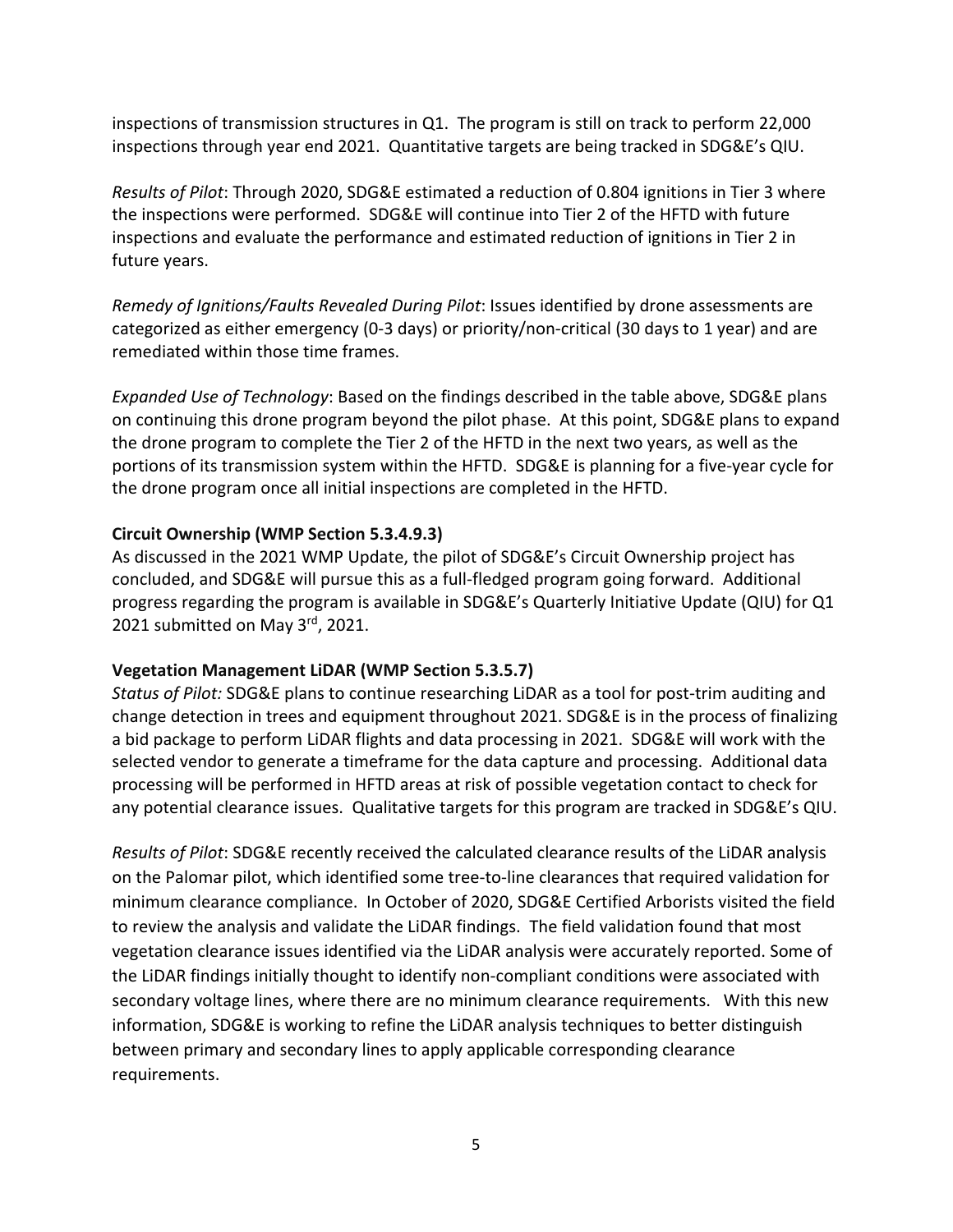*Remedy of Ignitions/Faults Revealed During Pilot*: No clearance violations or immediate trim needs were identified as part of this pilot. As previously discussed, the clearances of less than four feet were on covered secondaries and services (low voltage lines), where there are no minimum clearance requirements. If clearance issues were identified, they would be resolved per the normal vegetation inspection and follow up trim process.

*Expanded Use of Technology*: SDG&E utilizes LiDAR for transmission and distribution design as a core part of the design process. Based on the current progress of this pilot, SDG&E is seeing potential use cases as a QA/QC tool for vegetation management inspections.

#### **Ignition Management Program (WMP Section 5.3.7.4.1)**

*Status of Pilot:* SDG&E's Ignition Management Program (IMP) is managed by a Fire Ignition Management Program Coordinator. The purpose of this pilot program is to identify areas of improvement to reduce the risk and occurrence of fire ignitions. The IMP has identified databases throughout the Company, and it is working to consolidate the information into a single source. The information will be utilized to conduct analytics and identify modes of failure as well as potential mitigation owners. In addition, the IMP follows up on all reported ignitions and equipment failures to conduct an analysis to determine the cause of each ignition. The IMP team works closely with SDG&E engineering subject matter experts (SMEs) by providing site analysis data to support equipment failure analysis. This data is used in conjunction with the data collected from other internal stakeholders for use in determining failure modes and future analytics. In Q1 2021, SDG&E continued to refine process documents and connect mitigation owners with data repositories. The program also followed up on evidence of heat reports and continued to work through the process of refining the procedures for data gathering. Qualitative targets for this program are tracked in SDG&E's QIU.

*Results of Pilot*: The program continues to progress toward broader adoption and is based on the data gathering process that has been put in place and continues to be refined. Data, along with the events initiating the data, are being documented and filtered through the program and the program manager. The program has documented and followed‐up on 197 reports with findings being communicated to the appropriate SME.

*Remedy of Ignitions/Faults Revealed During Pilot*: The process is constantly being refined, and the program has established the initial path for analysis to be communicated to ignition mitigation owners. SDG&E plans to integrate the findings of the program into its decision‐ making process for WMP risk reduction and hardening initiatives.

*Expanded Use of Technology*: When ignitions or near ignitions have been identified through the IMP processes, SDG&E's Electric Engineering SME failure analysis team is notified, and a systematic analysis is conducted to determine the cause of the failure. When the cause of the failure is determined, the mode of failure is tracked for trends and reported to the mitigation owner to remedy the failure. The IMP is building a process to analyze failures that will include a Failure Mode Effect Criticality Analysis to further analyze data collected in the IMP process.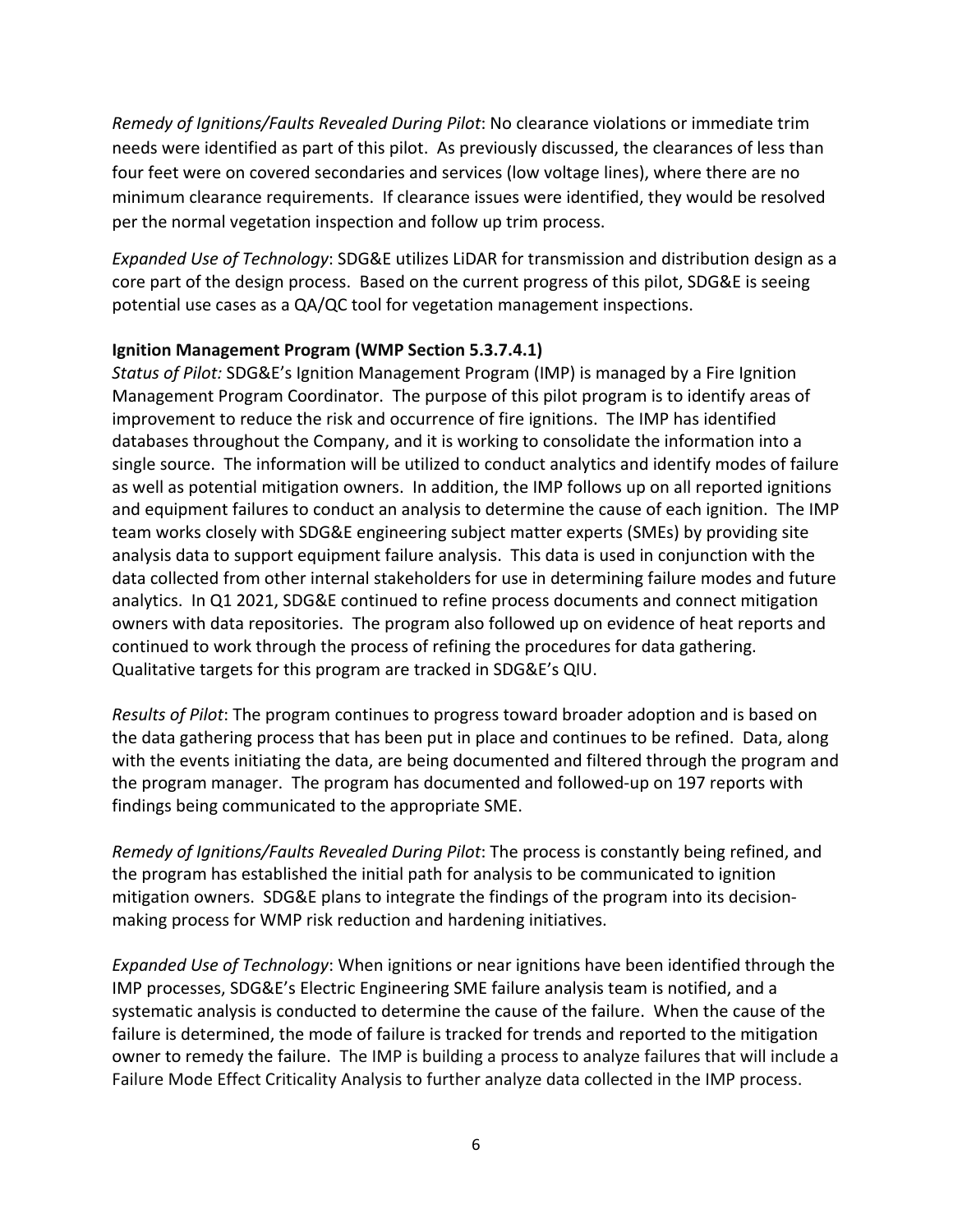#### **Fuels Management (WMP Section 5.3.5.5)**

*Status of Pilot:* SDG&E's Fuels Management program consists of three activities: Fuels Treatment, Vegetation Abatement, and Fuels Reduction Grants. Fuels Treatment's quantitative targets are tracked in SDG&E's QIU. The pilot portion of SDG&E's Fuels Management program is the Fuels Reduction Grants activity. For this activity, SDG&E continues to conduct in‐person audits of the award recipients and completed audits of all grants issued in 2020. SDG&E is currently working to award future grants that will run through 2021.

*Results of Pilot*: Success of this pilot is measured based on the completion of the projects associated with the award recipients. Additionally, SDG&E is establishing a selection process based on scoring criteria. This project has strengthened the fire defense of the service territory and has made the pilot successful thus far.

*Remedy of Ignitions/Faults Revealed During Pilot*: This program is a partnership with the community designed to reduce the consequence of ignitions. Additionally, the program increases the resiliency of the areas where work is performed by reducing the impact to the utility infrastructure and the surrounding communities.

*Expanded Use of Technology*: After fuels reduction work is completed, the program is gathering imagery and supplemental information to support future decision making. Analysis of this data will focus on areas impacted by significant wind events and PSPS. The analysis will overlay areas where electric facilities, fuels, and topography have a direct association to fire ignition potential and growth, with an aim to enhance community protection.

#### **Vehicle Tracking (WMP Section 5.3.9.4.7)**

As discussed in the 2021 WMP Update, the pilot of SDG&E's Vehicle Tracking project has concluded, and SDG&E will pursue this as a full‐fledged program going forward. Additional progress regarding the program is available in SDG&E's 2021 WMP Update submitted on February 5, 2021.